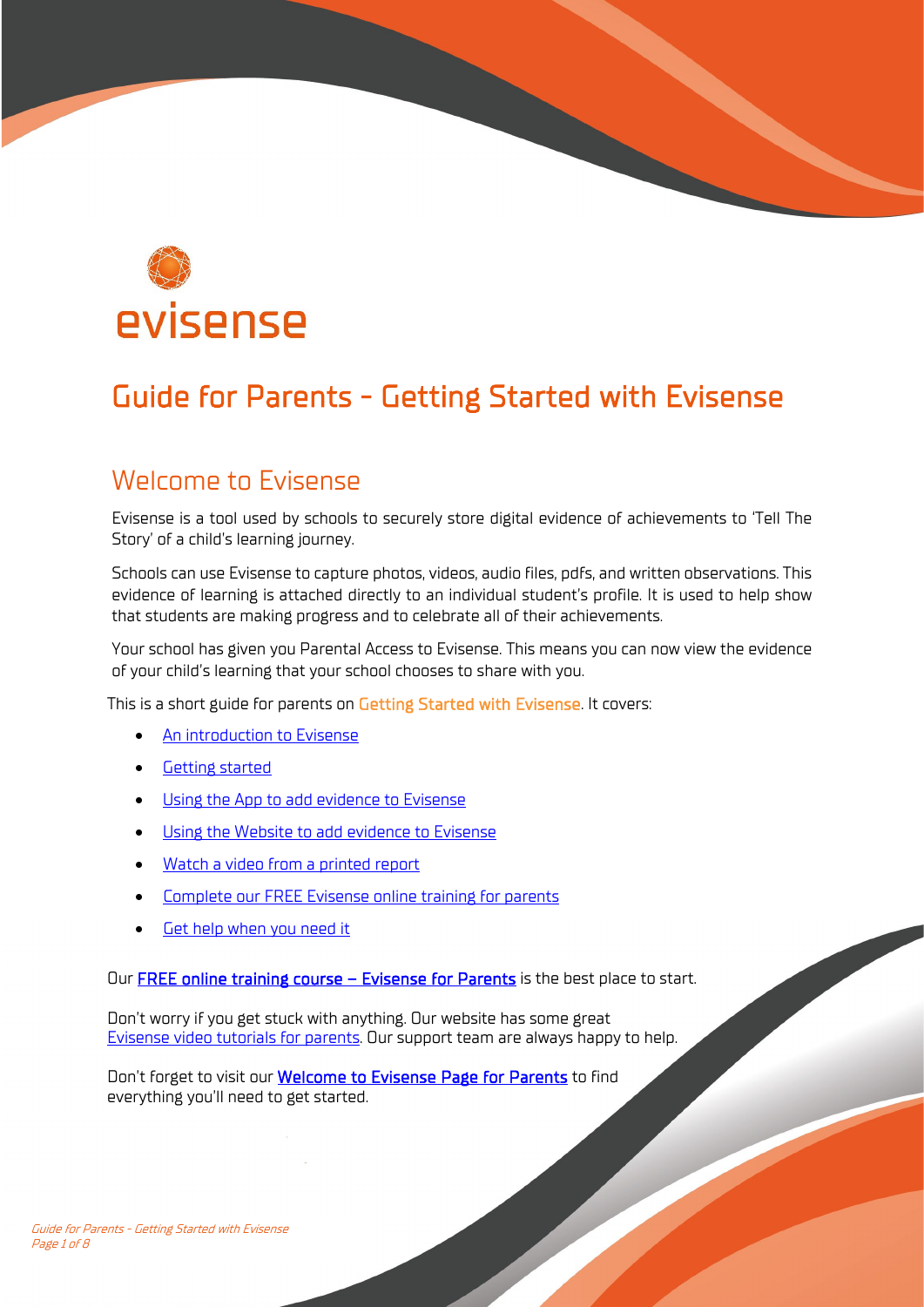# <span id="page-1-0"></span>An introduction to Evisense

\*\*First things first, watch our 4-minute introduction to Evisense video\*\* [A guide for parents on using Evisense](https://www.evisense.com/2020/09/30/a-guide-for-parents-on-using-evisense/#utm_source=Evisense&utm_medium=UserGuide&utm_campaign=Parents) 



This video explains more about Evisense, why your school is using it and how parents can use Evisense.

## How does Evisense keep my child's photos and videos secure?

This video also outlines the safeguarding features within Evisense that keep your child's evidence of learning safe and secure. All evidence is encrypted and only visible to your school. Only personnel authorised by your school have access to your school's evidence. We cannot access any of your school's photos, videos or documents stored within Evisense.

### What evidence can parents see in Evisense?

Once you get access to Evisense, you will only be able to see the evidence for your child. All the other students will not be visible to you in Evisense.

Schools do have an option to add posts which may contain two or more students, and you might be able to see those. Your school will choose what they want parents to see in Evisense.

### What can parents do in Evisense?

Again it's up to each school to decide what they want to allow their parents to do in Evisense. Your school can choose from 3 options that allow you as a parent to:

- View evidence for your child
- View and comment on evidence for your child
- <span id="page-1-1"></span>• View, comment on, and add your own evidence for your child

If you cannot see how to comment on a post or add your own evidence, it will be because your school has decided not to give parents those options.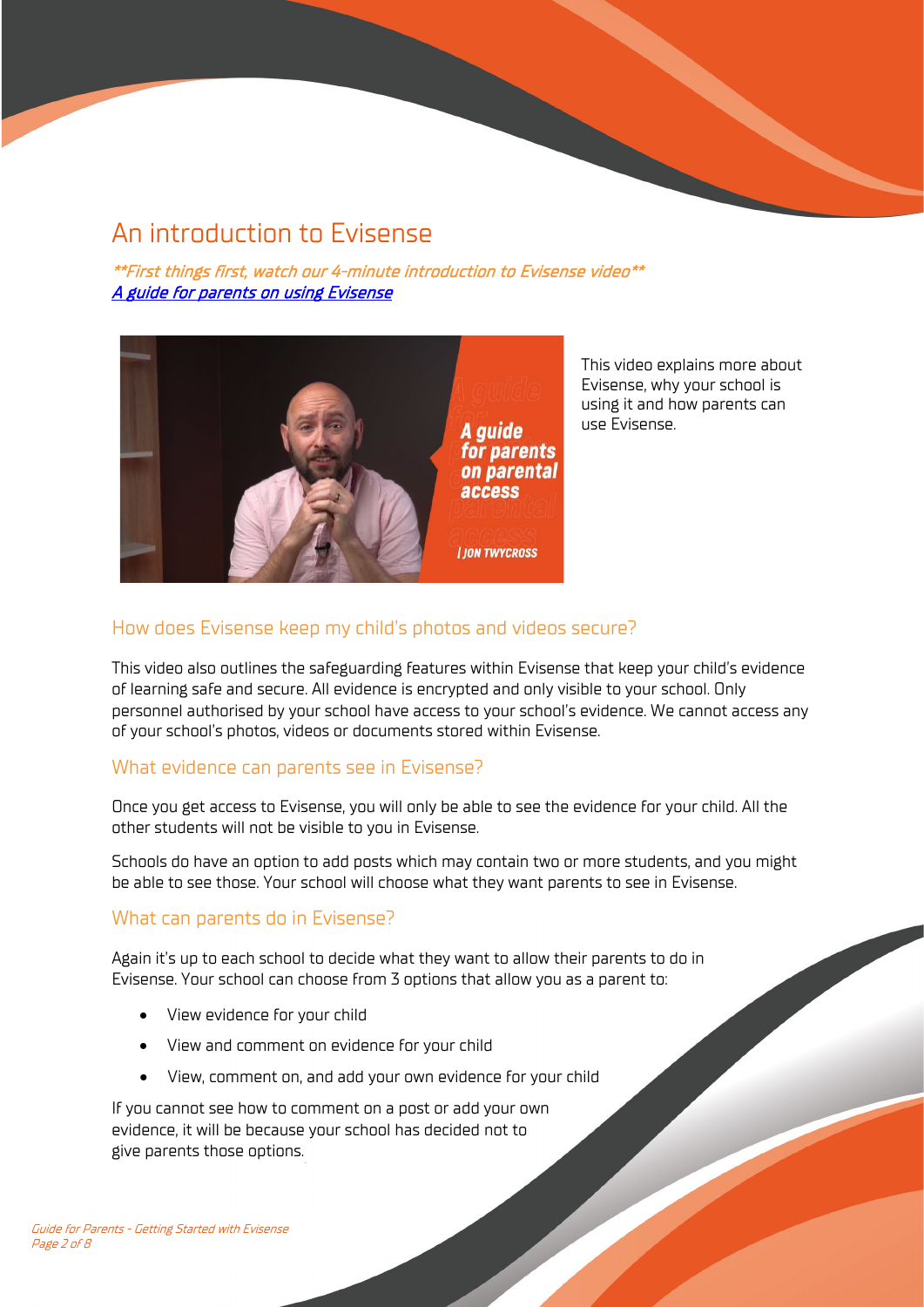# Getting started

Watch our 'how to' video: [First steps with Evisense for parents](https://www.evisense.com/2020/09/30/first-steps-with-evisense-for-parents/#utm_source=Evisense&utm_medium=UserGuide&utm_campaign=Parents)



This video explains how to set up and start using Evisense.

This includes how to create your account, log in via the website, download the App and log in via the App.

## How do I register?



Once your school is ready to invite parents to start using Evisense, you will receive an email like this from B Squared\* inviting you to set up an account in Evisense.

\*B Squared are the creators of Evisense.

- 1. Click the 'Create Your Account' button on the email and follow the instructions on screen.
- 2. Fill in your details to set up your account.
- 3. Please make sure your password is as least 10 characters long. It must use at least 3 of the required character types (uppercase, lowercase, numbers, special characters).
- 4. Once you have registered, click on the Evisense logo to log in online.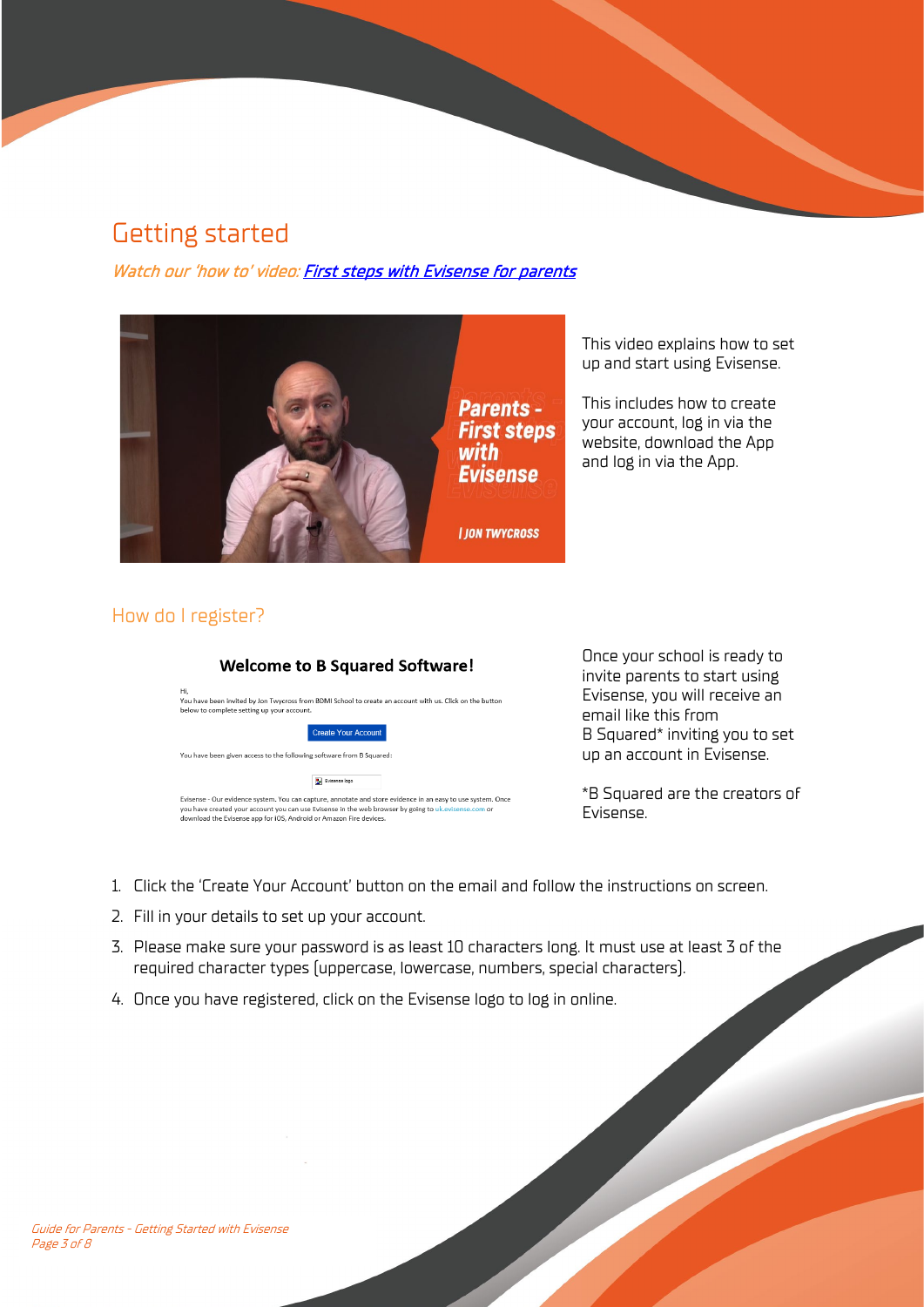#### Where do I log on?

Once you have set up your account, you can log onto Evisense at [https://uk.evisense.com](https://uk.evisense.com/) (or [https://au.evisense.com](https://au.evisense.com/) if you're in Australia or New Zealand).



When you first log in, you'll see the licence agreement which covers everything that we require of you in the software. Please read it and, if you're happy, click Accept.

If your evidence feed appears empty (like this), it's because your school hasn't actually shared any evidence with you yet. Just keep checking back, and you'll find evidence there once you school makes it available for you to see.

#### Have you downloaded the App yet?

The Evisense App is available for iOS devices, Android devices and Amazon Fire tablets. You'll need to download it from the App store for the device you want to install Evisense onto.

- 1. Download the Evisense App
	- Download the App from the [App Store HERE](https://apps.apple.com/gb/developer/b-squared/id689172373)
	- Download the App from **Google Play HERE**
	- Download the App from [Amazon HERE](https://www.amazon.co.uk/gp/product/B01LM5BBKE)
- 2. Log in with the same username (email address) and password you set up when you registered on the Evisense website.
- <span id="page-3-0"></span>3. When you first log into the App, you'll be asked to set a PIN number for quick and easy access. This means in future whenever you want to use the Evisense App, all you need to do is open the App and type in your PIN.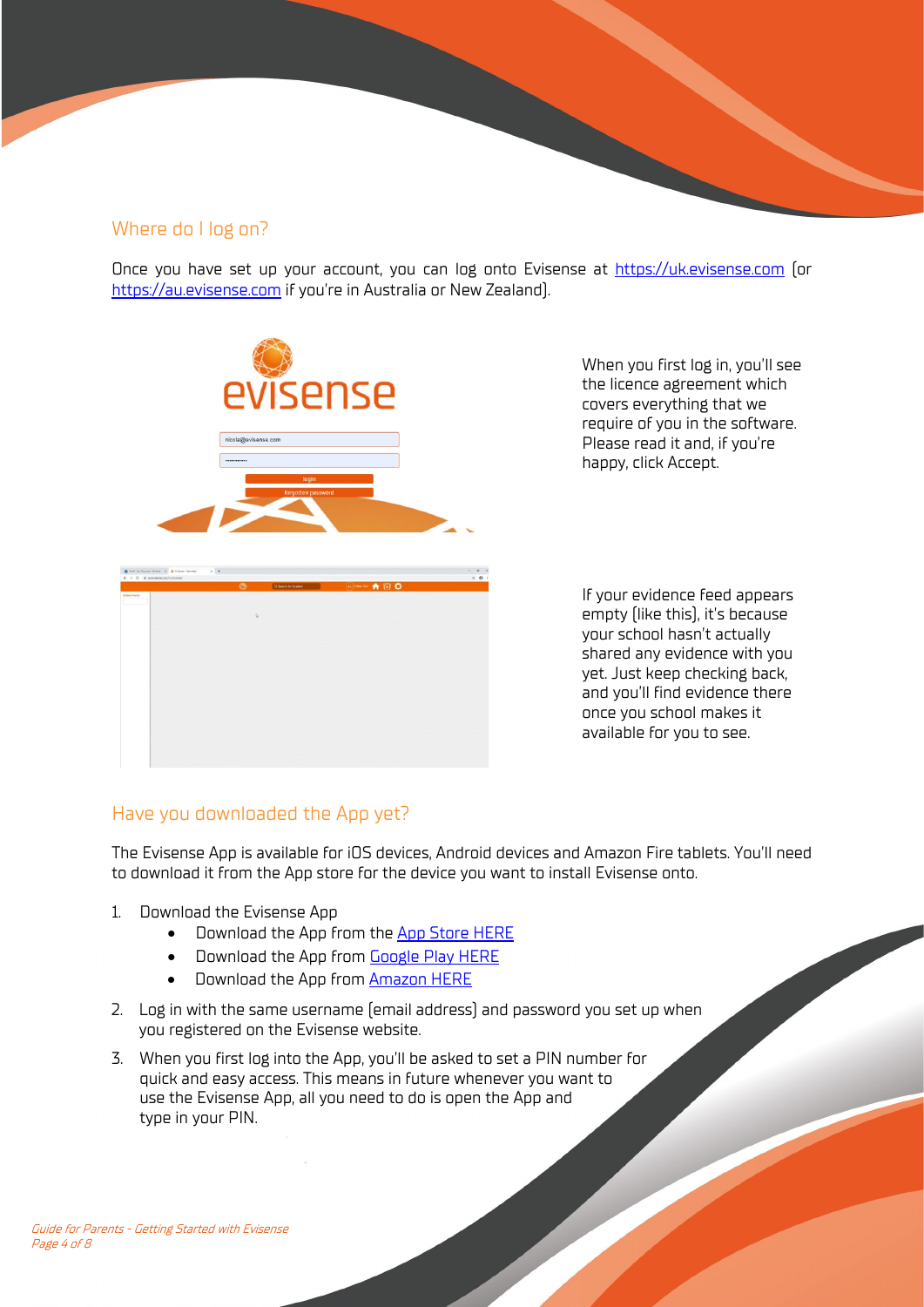## Using the App to add evidence to Evisense

Watch our 'how to' video: How parents add evidence in Evisense using the App

\*\*Parents can only add evidence or comment on posts in Evisense if your school has turned these features on\*\*



This video explains how to add evidence using the Evisense App if you are a parent.

Using the App is the safest way to add evidence, as everything is uploaded to Evisense securely and erased from the device upon upload.

### To log into the Evisense App

- 1. Open the Evisense App.
- 2. Type in your PIN.

#### To view evidence

1. Swipe up to see all posts that have been added in chronological date order.





B.

Guide for Parents - Getting Started with Evisense Page 5 of 8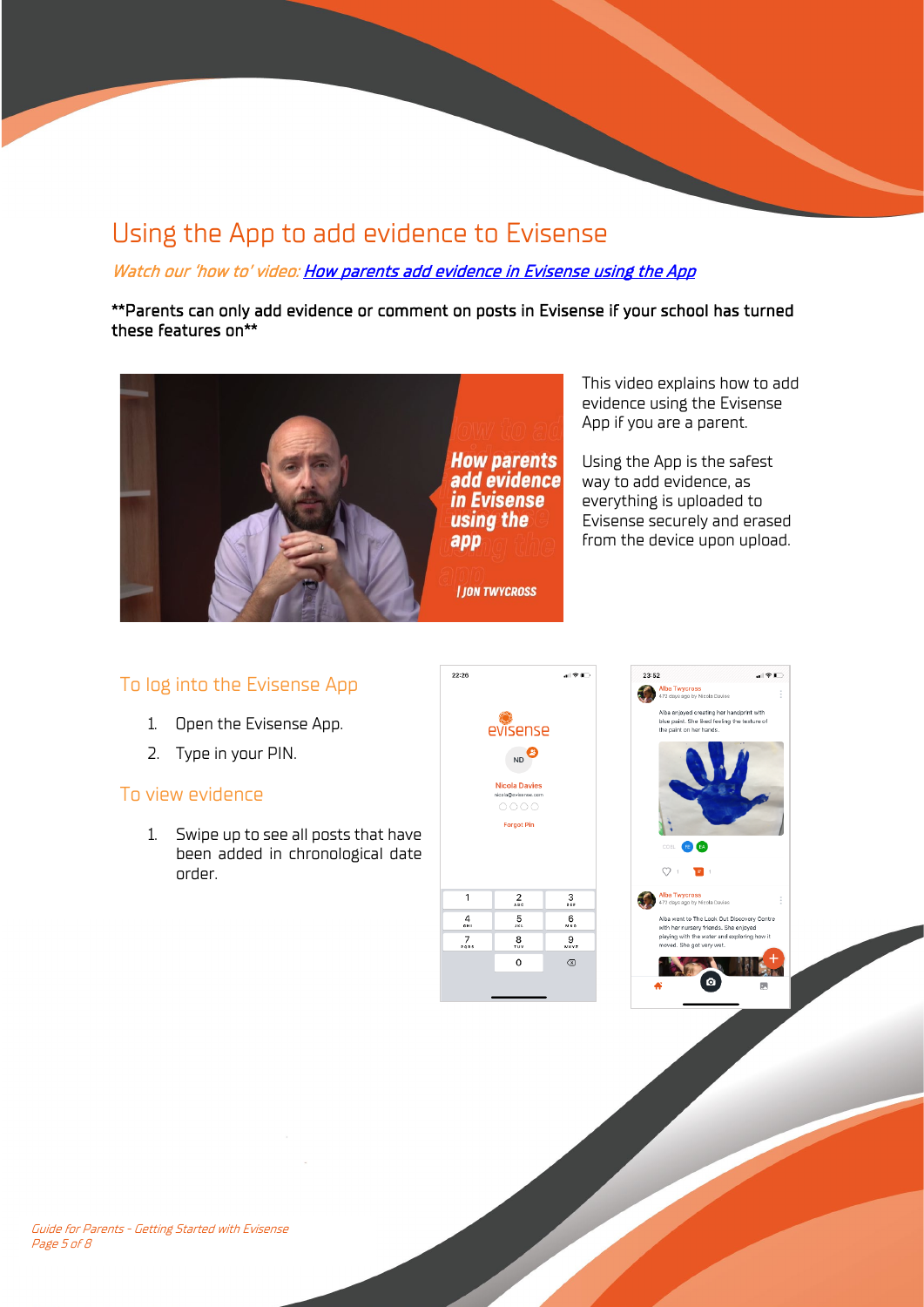## To like a post

- 1. Find the post you want to like.
- 2. Tap the **heart** icon below the post.

## To comment on a post

- 1. Find the post you want to comment on.
- 2. Tap the comment icon.
- 3. Enter your comment and tap Post.



Alba went to The Look Out Discovery Centre with her nursery friends. She enjoyed playing with the water and exploring how it moved She got very wet.



## To add evidence

- 1. Tap the + symbol in the bottom right of your screen.
- 2. Enter your comment and tap Next.
- 3. Tap the camera icon to capture your evidence. Take a photo by pressing the camera button. Then tap Save Photo.
- 4. Tap Next, then set the permission for the post. Choose Everyone for Teachers, Parents and Students to access the post or Private, so only Teachers and Parents can access it.
- 5. When you have finished, tap Post.



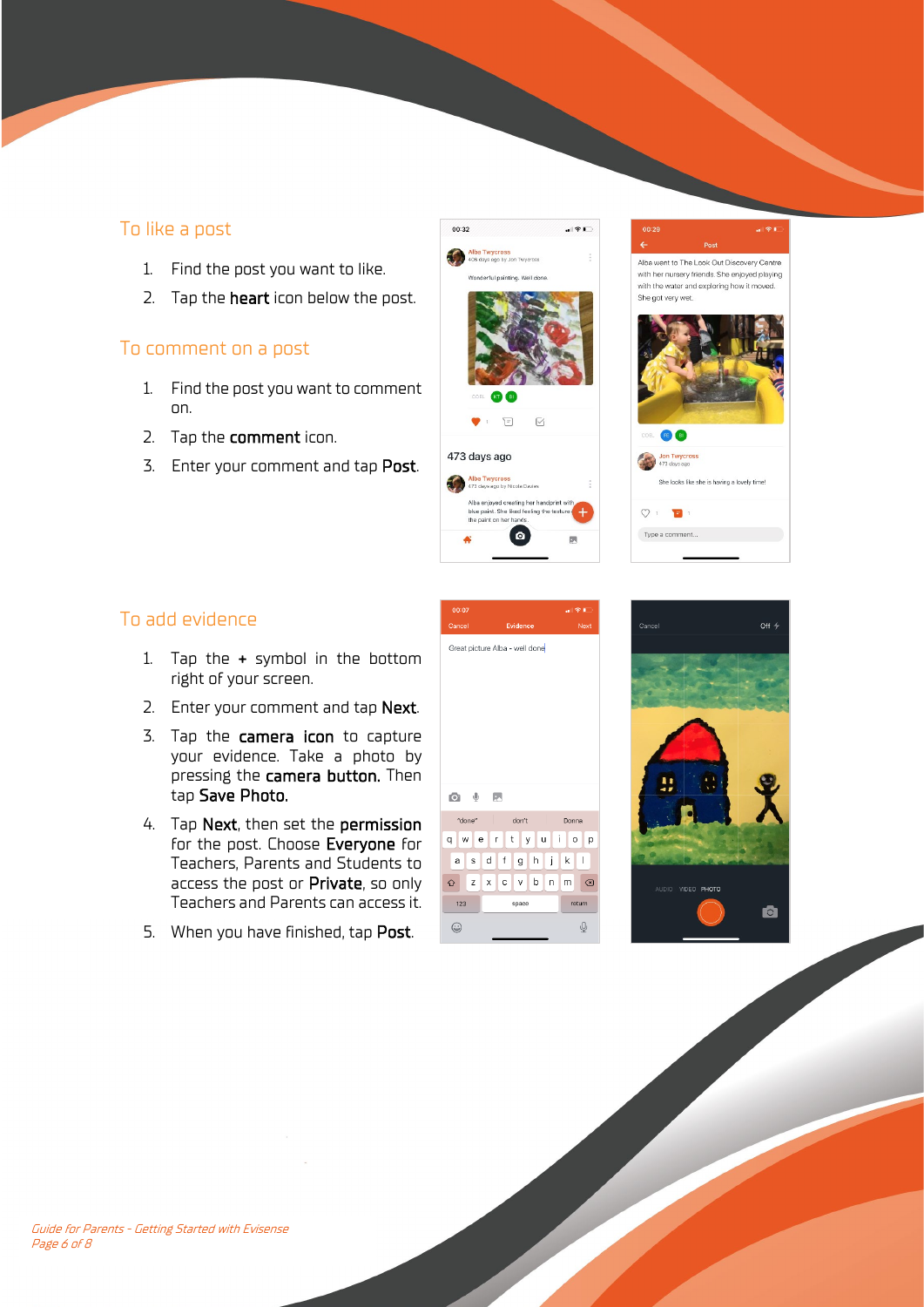# <span id="page-6-0"></span>Using the Website to add evidence to Evisense

We recommend you use the Evisense App to capture evidence of learning wherever possible. This is because using the App is the safest way to add evidence, as everything is uploaded to Evisense securely and erased from the device upon upload. This is how schools use Evisense.

If you do take photos or videos using the camera feature on your device and want to upload them, it can be done via the website.

- 1. Open the web browser on your device.
- 2. Visit Evisense at [https://uk.evisense.com](https://uk.evisense.com/) (or [https://au.evisense.com](https://au.evisense.com/) if you're in Australia or New Zealand) and log into your Evisense account.
- 3. Look for the Evisense it! Box (at the top) and enter a comment about the evidence you wish to post.
- 4. Choose whether to tag the post as Private.
- 5. Tag your child by clicking in the Tag Students section. Start typing the name of your child and their profile picture will appear. Click on their picture to select them.
- 6. Click the paper clip icon in the top right of the Evisense it! Box. You can then choose to upload a photo or video from your camera roll by navigating to your Photo Library. Or you can choose to take a photo/video at that point.
- 7. Select the date (choose the day you are posting or when the evidence was captured).
- 8. Click Upload.

## <span id="page-6-1"></span>Watch a video from a printed report

#### Watch our 'how to' video: [How to watch a video from a printed report](https://www.evisense.com/2020/11/11/how-to-watch-a-video-from-a-printed-evisense-report/#utm_source=Evisense&utm_medium=UserGuide&utm_campaign=Parents)

Teachers can create printed reports in Evisense to demonstrate a student's progress. Parents can access photo and video evidence of their child's learning in Evisense from a printed report, using the Evisense App.

- 1. Open the Evisene App
- 2. Scan the QR code on a paper copy of a report to view evidence.
- 3. The photo/video will open securely in Evisense.

<span id="page-6-2"></span>This will only work if you have an account in Evisense with permission to view that piece of evidence. This means that the evidence is kept safe and secure, as only authorised individuals will be able to access it.